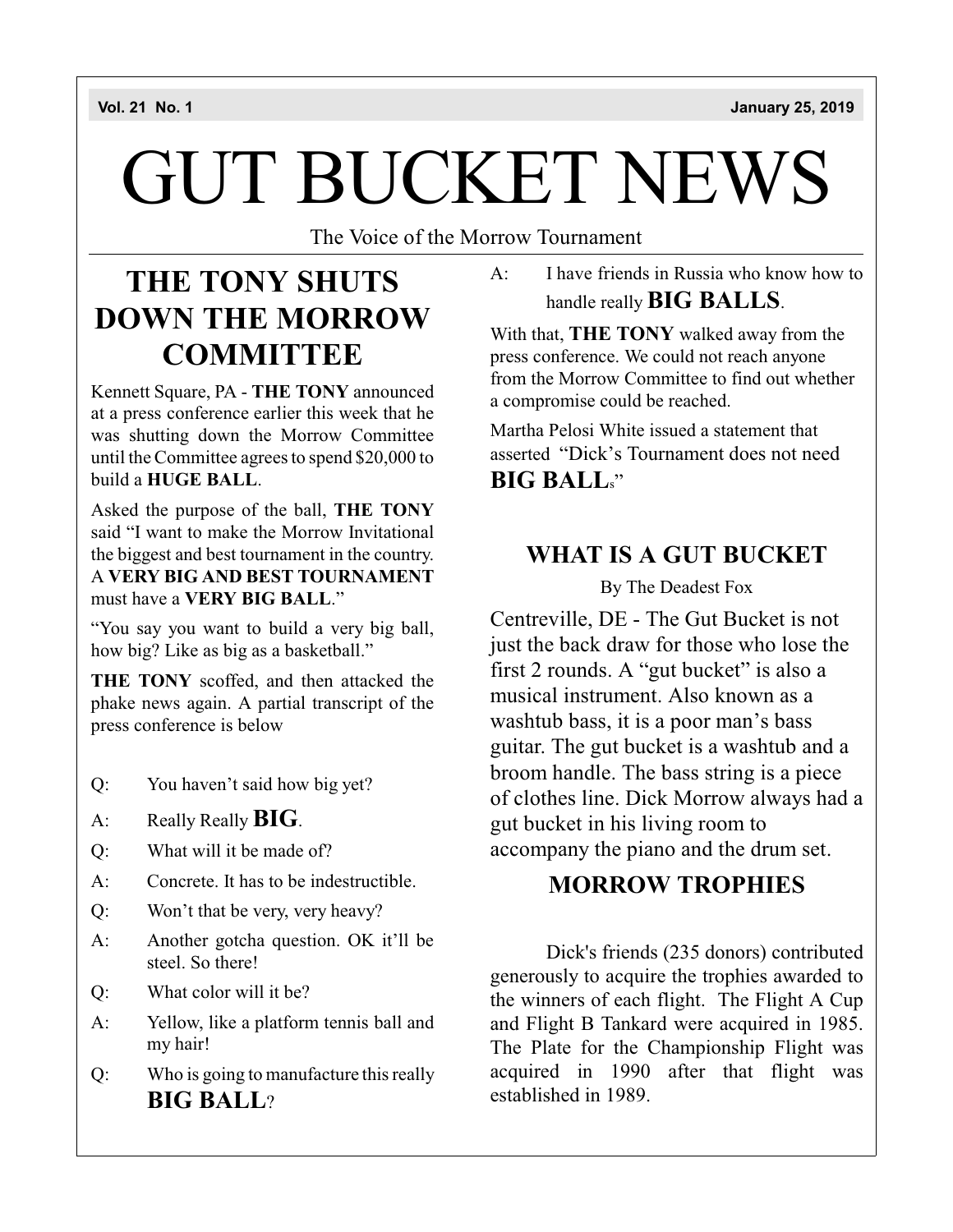## **ORIGIN OF THE TOURNAMENT**

Wilmington, DE - Paddle started in Wilmington in the early `70s. The first Tri-Club Mixed Doubles Tournament was played in 1974 (with 56 teams) When Kennett added courts their members joined the fun. (With 4 clubs, it was still the "Tri-Club").

Dick Morrow played paddle with his wife Sugar in the early `60s. When he came to Wilmington he became the Pied Piper of paddle. Dick was an excellent player, yet Dick also had a real feeling for less competitive players. He lured players of all levels onto the courts to share the fun. Dick made sure that the Tri-Club was always a fun weekend.

When Dick died in 1984, Randy Barton, Barry Snyder and Lee Wiley formed a committee with Peggy Barton, Ron and Ellie Maroney and Molly Wiley to transform the Tri-Club into the Richard R. P. Morrow Invitational Tournament. It is an invitational so we can include some out-of-town friends, and so we can make some new friends. The three flights encourage the participation of beginners and hackers, or those whose knees just don't work too well any more.

The matches were played on wood courts, with smooth wood paddles that had no grit. For the first 9 years there wasn't a favor. The 10<sup>th</sup> playing of the tournament was the first time there was one.

Much has changed, but it is always a pleasure to remember the founder of the tournament, Dick Morrow, every year.

### **THANKS TO OUR COCKTAIL PARTY HOSTS**

| 1991       | Ellie & Ron Maroney         |
|------------|-----------------------------|
| 1994       | Peggy & Randy Barton        |
| 1995       | Debbie Pearce               |
| 1996       | Kirk & Pres Ayars           |
| 1997       | Nancy & Dave Marvin         |
| 1998       | Ann & Jeff Nielsen          |
| 1999       | Ellie & Ron Maroney         |
| 2000-01    | Debbie Pearce*              |
| 2002-04    | Leatrice & Toby Elliman*    |
| 2005-11    | Anne & Wade Scott**         |
| 2012-13    | Sue Ann & John Kane         |
| 2014       | Erica & Chris Donoho        |
| 2015       | Anne & Wade Scott**         |
| 2016       | Cindy & Steve Wilkinson     |
| 2017-19    | Shana & Ashley Altschuler   |
| 2020       | YOUR NAME HERE!!            |
| *Hat Trick | ** A Full Gowen & Many More |

A "Full Gowen" is a phrase coined to honor the legendary serve of Vicmead paddle player George Gowen. A Full Gowen is when you serve 4 straight faults, thus losing your service at love without the opponent having to touch the ball. It's not easy to accomplish, but over many years and hundreds of service games, George Gowen has it mastered.

## **CELEBRATE 46 YEARS OF FUN!**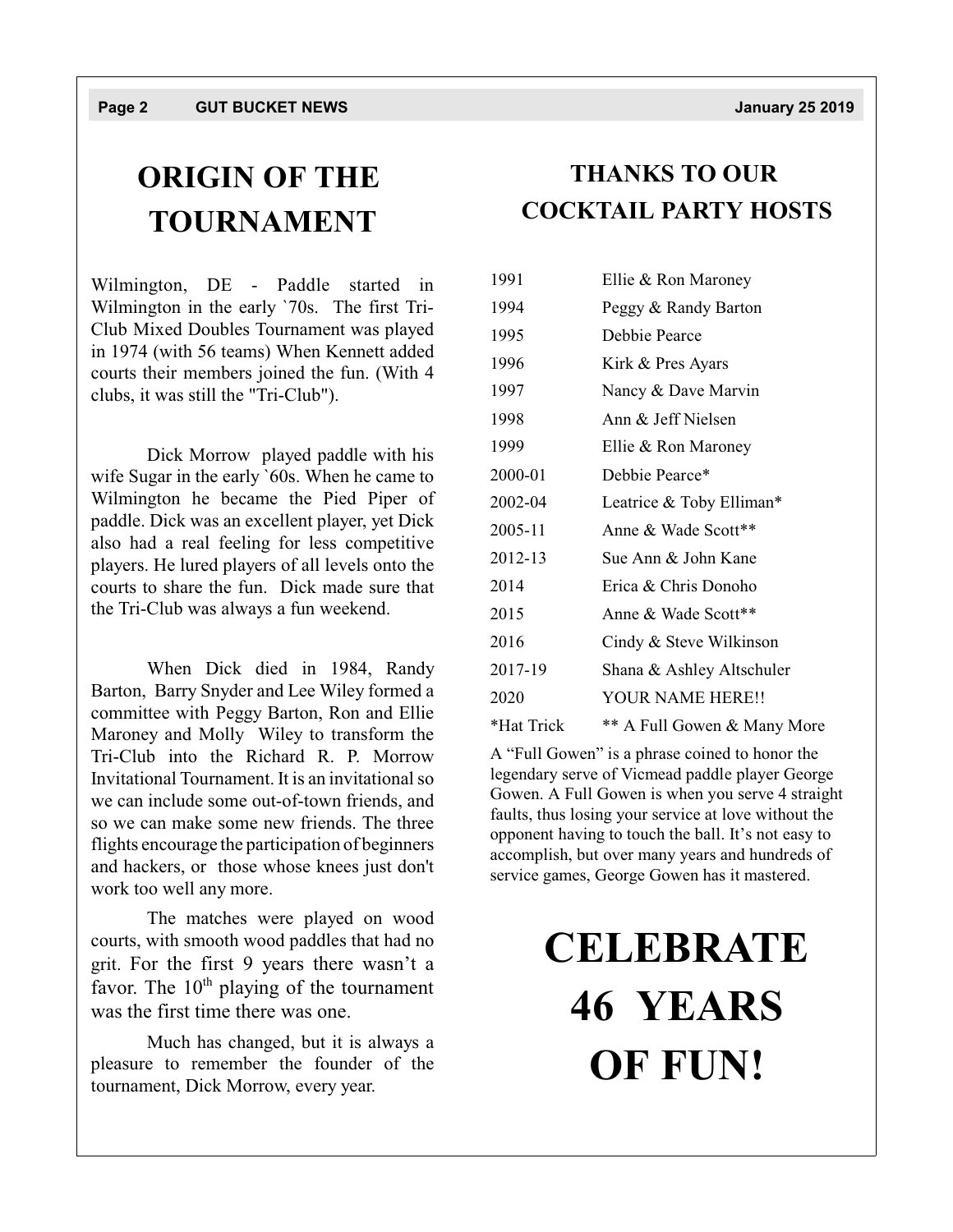### **Page 3** GUT BUCKET NEWS **CONSUMPLY** *Decision CONSUMPLY 25 2019*

### Morrow Tournament Champions

|      | <b>CHAMPIONSHIP</b>                      | <b>FLIGHT A</b>                      | <b>FLIGHT B</b>                          | <b>FLIGHT C</b> |
|------|------------------------------------------|--------------------------------------|------------------------------------------|-----------------|
| 1985 | Not Created Yet                          | Chas Burkhart<br>Caroline Burkhart   | Ed Morrow<br>Wendy Richards              |                 |
| 1986 | Not Created Yet                          | Ernie Rivet<br>Cindy Prendergast     | Hugo Schwandt<br>Nancy Marvin            |                 |
| 1987 | Not Created Yet                          | Chas Burkhart<br>Caroline Burkhart   | John Hoover<br>Barbara Hoover            |                 |
| 1988 | Not Created Yet                          | Tim McAvoy<br>Laurie Hissey          | Chan Moore<br>Ceci Moore                 |                 |
| 1989 | Tim McAvoy<br>Laurie Hissey              | Larry Scott<br>Anna Brantley         | Shaw Taylor<br>Milbrey Jacobs            |                 |
| 1990 | Chas Burkhart<br><b>Bunny Vosters</b>    | Jeff Hulick<br>Margaret Munday       | Chip Pollock<br>Verna Teets              |                 |
| 1991 | Tim McAvoy<br>Laurie Hissey              | Ken Goddu<br>Candy Goddu             | Rod Maroney<br>Eileen Maroney            |                 |
| 1992 | Tom Safford<br>Laurie Hissey             | Ron Groff<br>Maureen O'Berg          | Jamie Marvel<br>Lisa Hughes              |                 |
| 1993 | <b>Todd Marvin</b><br>Cindy Prendertgast | Penn Yeatman<br>Sandy Yeatman        | George Hobbs<br>Debbie Hobbs             |                 |
| 1994 | Tim McAvoy<br>Laurie Hissey              | Peter Veale<br>Milbrey Jacobs        | George Hobbs<br>Margaretta Brokaw        |                 |
| 1995 | <b>Todd Marvin</b><br>Cindy Prendergast  | <b>Steve Kapp</b><br>Courtney Kapp   | Hugh Wallace<br>Janet Conigliaro         |                 |
| 1996 | <b>Todd Marvin</b><br>Cindy Prendergast  | H. G. Haskell<br>Eileen Maroney      | Mike Skibicki<br>Margaret Smith          |                 |
| 1997 | <b>Bob Harrison</b><br>Cindy Prendergast | Ed McQuillen<br><b>Beth LaMotte</b>  | <b>Steve Smith</b><br>Wiz Applegate      |                 |
| 1998 | Ed McQuillen<br>Cindy Prendergast        | Ken Goddu<br>Candy Goddu             | Douglas White<br>Carolina White          |                 |
| 1999 | <b>Bob Bolling</b><br>Kim Jennings       | Jeff Nielsen<br>Debbie Hobbs         | Rich Habibi<br>Debbie DePhillips         |                 |
| 2000 | <b>Bob Bolling</b><br>Cooey Burkhart     | Vinson Hendrix<br>Margaretta Andrews | <b>Bill Anderson</b><br>Eleanor Schwandt |                 |
| 2001 | <b>Rusty Wright</b>                      | Jay Wright                           | Charles du Pont                          |                 |